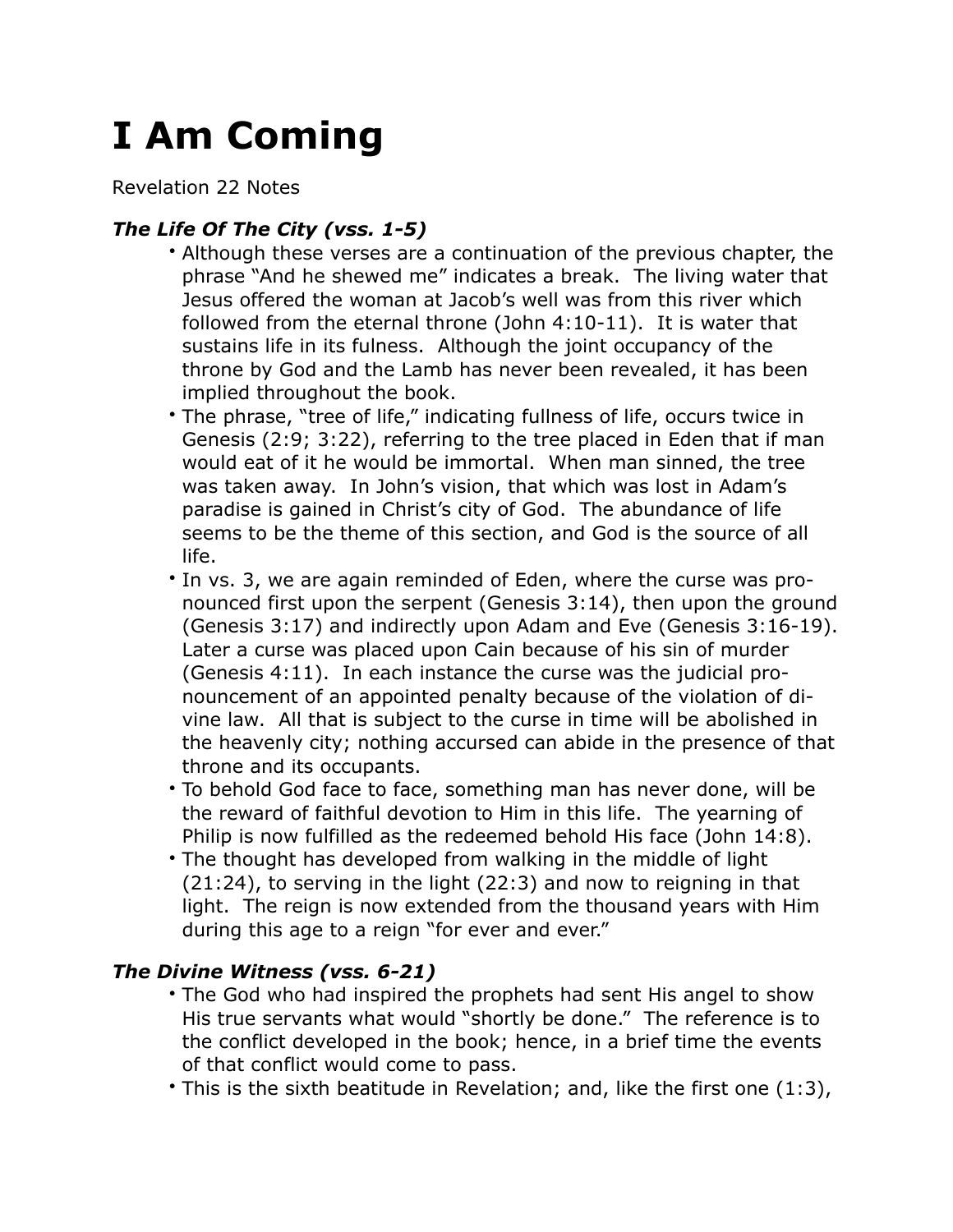it is directed toward those who "keepeth" (i.e., "obey") the words of the prophecy (cf. 22:18-19). One keeps his garments as he keeps the words of the prophecy. One must be both a diligent student and a devout observer of what God says.

- The "I John" is reminiscent of 1:4, 9. His confession that he "saw these things, and heard them" and the repetition of the prohibition (19:10) against John's worshiping the angel serve a purpose. No Christian, not even John, is beyond the temptation to worship what is good itself in place of God, who alone is to be worshiped.
- A "sealed" book is one beyond the comprehension of uninitiated persons. John's prophecy was not to be sealed up, "for the time is at hand;" the events of its revelation were not in the distant future but were for the immediate period. Its message was to be made known, its warnings were to be heeded and its hearers encouraged by the divine assurance of victory.
- Vs. 11 appears to be fatalistic. Yet on further reflection, the exhortation stresses the need for immediate choices. Far from being an encouragement to remain apathetic, it is evangelistic in spirit. For the unfaithful and wicked, this appeal would be a deep confirmation of their choice, whereas for the faithful, it would alert them to the necessity of guarding themselves against apostasy (cf. Jude 20-21). Repentance is always an option while a person is alive. After death, however, there remains only judgment (Hebrews 9:27).
- The immediacy and swiftness of the Lord's coming is given special emphasis in this section. Since the book was not sealed, for the time was at hand, the passages do not refer to the Lord's second or final coming, for that was not at hand (cf. 2 Thessalonians 2:1-12). Rewards will be according to the promises of the Lord and according to the work -- the whole life -- of the individual. The present passage may refer to the reward rendered to good and bad men at any coming of the Lord and also to the reward rendered to each at His final coming.
- Although God the Father has claimed all three of the qualities in vs. 13 for Himself, it is evident that in this instance it is Jesus who speaks. Here is hereby identifying Himself with the Father in completeness of Godhood, in eternal being and in divine authority.
- Vs. 14 speaks of those who accept martyrdom or have the spirit and character of one willing to die for the Lord (12:11; 20:4). Such have "authority over" the tree of life; they have the right to partake of it and they possess the credentials which permit them to enter by the gates into the city. The filthy are doomed to the lake of fire.
- What the angel had claimed for the Lord in 5:5, Jesus, using His human name (Matthew 1:21), now claims for Himself. In one of the